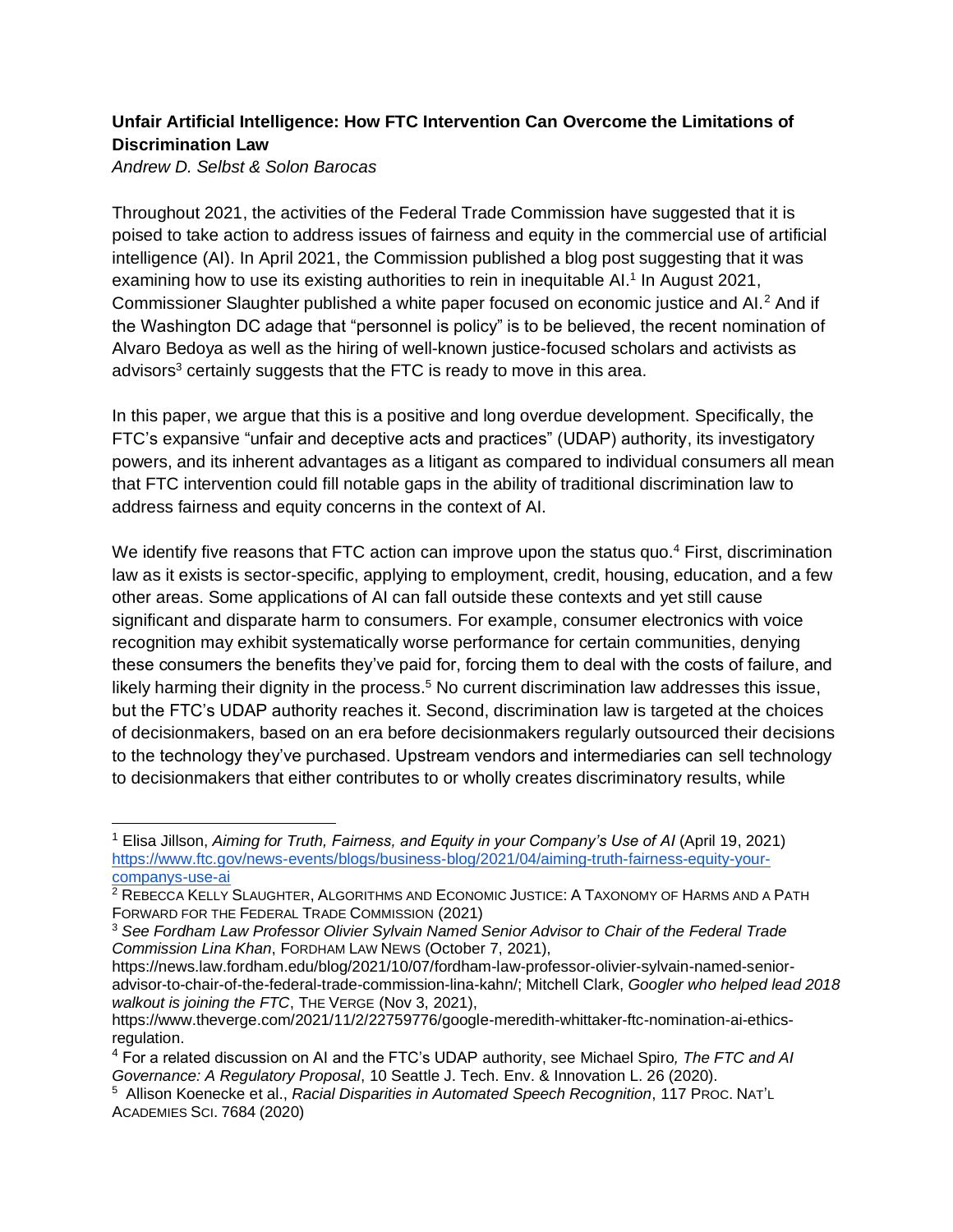remaining outside the purview of existing discrimination law. The FTC's UDAP authority would allow the agency to address actors other than the ultimate decisionmakers. Third, the FTC possesses advantages as a litigant. The FTC can bring claims based on likely injury to many consumers, rather than having to prove actual injuries in the past. The Commission is not subject to the same standing requirements as individuals. It also has more resources for investigations and will not be bound by contractual concerns, such as arbitration clauses. Fourth, the idea of "unfairness," while not unlimited, is quite expansive and flexible.<sup>6</sup> The UDAP authority can reach concerns that are seen as unfair by many but evade courts' cramped and calcified definitions of "discrimination." Fifth, the FTC's interpretations need not be static. As the Commission and the public learn more about these technologies and the ways in which they discriminate, the UDAP authority is flexible and the FTC nimble enough to try and keep up with a developing understanding of the causes and consequences of unfair AI.

Separate from whether the FTC *should* regulate unfair AI is the question about whether the FTC's UDAP authority permits it. We argue that it does. The FTC Act defines unfair acts as those that meet a three-part test: 1) the act likely results in a substantial injury to consumers; 2) the injury is not reasonably avoidable by consumers themselves; and 3) the costs of the injury are not outweighed by countervailing benefits to consumers.<sup>7</sup> Generally, to be unfair, something need not be otherwise illegal, but the Commission may take inspiration from established public policies.<sup>8</sup> As to the first prong, for AI that discriminates in traditional areas of concern such as employment or credit, a showing of substantial injury will be trivial. More difficult will be milder cases of consumer harm based on disparate ability to enjoy the benefits of one's purchases, but if large swaths of the population are suffering from the same small injury, the FTC can declare that a substantial harm.<sup>9</sup> The second prong asks whether consumers can avoid the injury, and here the case is even easier, as most AI developers and vendors do not even test their systems for bias, let alone disclose their findings, so consumers lack the necessary information to comparison shop. Consumers are even more constrained when the AI system in question has been purchased by companies with whom consumers may have to interact, such as an employer or lender. Finally, the third prong asks the FTC to apply a costbenefit analysis. Cost benefit analyses are notoriously fraught in the best of cases, but they are simply incoherent when considering concerns with discrimination and distributive justice. Whose costs and whose benefits should be counted and how should they be weighed? The statute does not specify how the agency is expected to go about this analysis. And prior enforcement actions offer little clarity as to how the agency has gone about it in the past. Yet it cannot be that companies are allowed to subject consumers to any conceivable harm, so long as they offer consumers a benefit of greater value. And the benefits that AI technologies offer to the majority of consumers cannot excuse subjecting a minority of consumers to discrimination. Thus, the

<sup>6</sup> *See generally* Luke Herrine, *The Folklore of Unfairness*, 96 N.Y.U. L. REV. 431 (2021).

 $7$  15 U.S.C. 45(n)

<sup>8</sup> *Id.*

<sup>9</sup> *See, e.g.,* Dennis D. Hirsch, *From Individual Control to Social Protection: New Paradigms for Privacy Law In The Age of Predictive Analytics*, 79 MD. L. REV. 439, 483 (2020) ("[T]he FTC may add together a number of discrete injuries to particular individuals and assess whether the aggregate injury is substantial.")